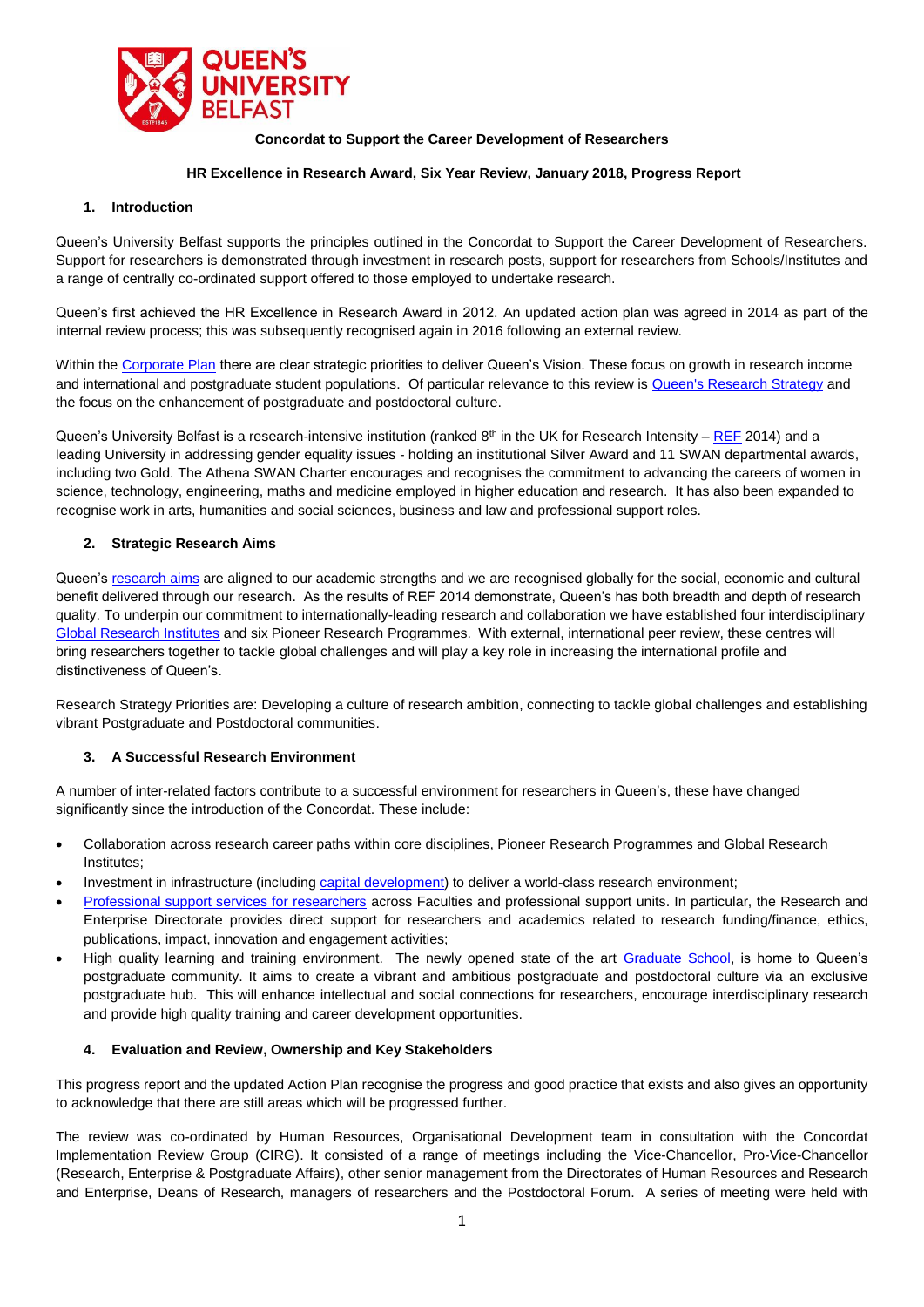research staff, primarily in areas with researcher societies/forums, e.g. Medicine Heath and Life Sciences and Electrical Engineering, Electronics and Computer Science. These meetings focused on the provision of development activities, the research staff experience and CROS results. The CIRG includes academic and research staff representing all Faculties, researchers representing Schoolbased research societies, and professional support staff who bring expertise from their individual roles to the group. This group aims to promote the Concordat action plan and act collectively to monitor, recommend, develop and implement initiatives to meet the objectives of the action plan; this includes reviewing data identified in the Careers in Research Online Survey (CROS) and PI/Research Leaders Survey (PIRLS) and engagement in training and career development activities.

The HR Excellence in Research recognition is part of a wider set of University strategies and support mechanisms which positively impact on the careers and support for researchers. It continues to be the responsibility of senior managers and support teams listed in the Action Plan in conjunction with Heads of academic Schools and others who manage and undertake research, to progress the stated actions. The actions developed for the updated implementation plan are embedded in other University strategies and plans within the overall governance and [core committee structure and reporting arrangements.](http://www.qub.ac.uk/about/Leadership-and-structure/Registrars-Office/University-Governance/Directory-of-Committees/)

# 5. **Key Achievements and Areas of Progress against the 2016 Action Plan**

The detailed Action Plan has been updated to reflect and demonstrate the progress made since 2016. A number of areas of progress are highlighted below. Cross-reference to the relevant Concordat Principle is in brackets**:** 

- 1. The University-wide Postdoctoral Forum, chaired by PVC (Research, Enterprise & Postgraduate Affairs), meets 4 times per year to enable best practice and concerns of researchers to be raised and discussed. This has enabled progression of a number of key initiatives, in particular researcher mentoring, a showcase event and improvements to appraisal for research staff. These are highlighted in more detail below. **(2,5)**
- 2. A new Postdoctoral group mentoring programme was delivered in 2017-18: 44 researchers and 12 academics participated. Additional central and local interventions have also developed for coaching/mentoring from which postdoctoral staff can benefit. **(3,4,5)** Impact example: prior to mentoring, 35% of mentees had a career development plan; this increased to 67% in the post programme evaluation.
- 3. A Postdoctoral Showcase Event was held in September 2017 to highlight the work and career progression opportunities for researchers at Queen's and enhance networks within the University and with other employers. 140 staff attended. **(2,3, 4, 5)**
- 4. Recognition and celebrating excellence: The Vice-Chancellor has instigated specifi[c research staff awards](http://www.qub.ac.uk/Research/News/ViceChancellorsResearchPrizes2016.html) annually since 2015. These include recognition and prizes for Early Career Research, Postdoctoral Research, Research Impact and Research Innovation. Annua[l Staff Excellence Awards](http://www.qub.ac.uk/sites/StaffGateway/StaffInitiatives/StaffExcellenceAwards/AwardCategories/) were also introduced for all staff in a range of categories in 2016. **(2)**
- 5. The [Queen's University Research Fellowship Scheme](http://www.qub.ac.uk/Research/Our-research/Queens-University-Research-Fellowship) was launched in 2015 to recruit outstanding postdoctoral researchers and accelerate their careers at Queen's and allow this cohort to concentrate on their research alongside career development training. **(1, 2, 3, 4)**
- 6. Ongoing investment in training and career development: University wide resources for central Training and Development is approximately £1M annually with specific investment related to this initiative of approximately c. £160k annually via Human Resources. **(3,4)**
- 7. Additional strategic investment for Concordat-related activities via Research and Enterprise is c. £40k. Further investment is made at Faculty level. A proposal has been agreed to pilot a faculty Postdoctoral Development Office in Medicine Health and Life Sciences between (2017-20). **(3,4)**
- 8. High level of uptake and engagement with the professional and career development programme for researchers: 878 attendances in 2015/16 and 913 attendances in 2016/17. Report analysed by School to identify gaps in engagement. **(3,4).**
- 9. Introduction of Nature Masterclasses online resource to support scientific writing and publication. 143 users in the first year, most beneficial development areas: developing writing skills; understanding of publication process. **(3,4,5)**
- 10. Focus on leadership development through the online Professional Skills for Researchers package, design of the new Research Leaders programme and central Training and Development courses for managers and leaders. Over 170 research staff have attended the Management & Leadership in a Research Role 2-day workshop over the past 9 years. **(2,3,4)**
- 11. Ongoing focus on career development (through a dedicated Careers Consultant role) alongside personal, professional and skills development with additional events to widen employability/employer engagement opportunities. **(3,4,5)**
- 12. CROS/PIRLS: both surveys completed in 2017. Since 2015, CROS response rate has improved from 16% to 26% and PIRLS response rate has maintained at 25-26%. Reports produced with future actions identified. **(2, 7)**
- 13. Queen's conducted an all staff engagement [survey](https://www.qub.ac.uk/sites/StaffGateway/StaffInitiatives/StaffSurvey/) in 2016, 69% of staff shared their views. This was followed by an institutional 'Listening Exercise' and the establishment of dedicated working groups and institutional/Faculty action plans. This complements the additional focus group/consultation and survey work for the researcher staff group. There was correlation in the overall feedback with actions to focus on: Academic Standards, career progression, training, reward and recognition. **(2, 7)**
- 14. Additional School-led post-doctoral societies coming together to lead activities for researchers. **(2, 3, 4, 5)**
- 15. Improved website communications dedicated for postdoctoral staff support **(2)**